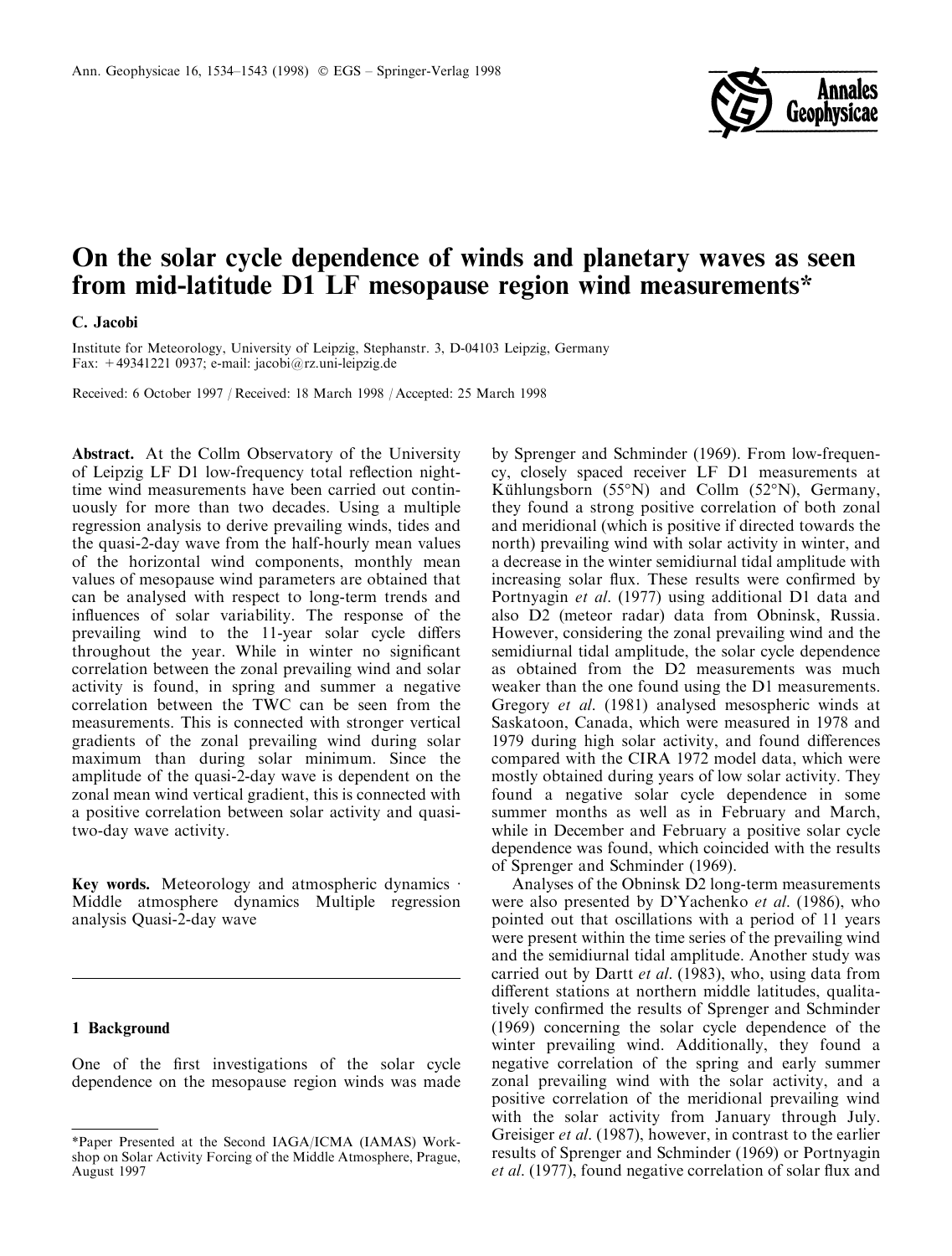zonal prevailing wind in winter as well as in summer, although they could confirm the negative correlation of solar flux and semidiurnal tide that was found by Sprenger and Schminder (1969) or Portnyagin et al. (1977). Since Greisiger et al. (1987) used D1 data from the same sites as Sprenger and Schminder (1969), this is a hint that the apparent solar cycle dependence of the prevailing wind in winter as established using the results of the earlier years was not a real solar effect, but rather a result of either measurement uncertainties or pure chance due to long-term variations in the winter mesopause region prevailing wind that are of non-solar origin. The latter explanation, however, seems to be more probable, since the apparent positive solar cycle dependence of the winter zonal prevailing wind in these years was found from winds measured at several northern mid-latitude sites at different longitudes (Sprenger and Schminder, 1969; Portnyagin et al., 1977; Gregory et al., 1981).

Namboothiri et al. (1993a) examined Saskatoon data from the period of 1979 through 1990. They found a positive correlation of the zonal prevailing wind with solar activity in winter, and a negative one in summer, thus confirming the results of Dartt *et al.* (1983), but not those of Greisiger et al. (1987) for winter. Using data from the southern hemisphere, Fraser (1990) pointed out that the results concerning a solar control of the prevailing wind and the semidiurnal tide are not conclusive.

Recently, Bremer et al. (1997) analysed more than 30 years of mesopause-region wind data. They reported positive correlation of the zonal as well as of the meridional wind with the solar flux in winter, and negative correlation in summer, although their results were not statistically significant. It has to be kept in mind that they also included some Collm and Kühlungsborn D1 data in their analysis, which had already been used in the studies of Portnyagin et al. (1977) and Greisiger et al. (1987). Using Collm data only, Jacobi et al. (1997a) found no solar cycle dependence of the semidiurnal tidal amplitude. This was already found by Fraser et al. (1989), in contradiction to the results of Sprenger and Schminder (1969) and Greisiger *et al.* (1987). As shown by Jacobi et al. (1997a), the time series of the semidiurnal tidal amplitude yields an oscillation with a period of more than 20 years which, however, does not coincide with any solar cycle and which is responsible for different results concerning an apparent solar cycle dependence detected from a time series shorter than about two decades [see also Jacobi et al. (1997b) their Fig. 7]. The positive solar cycle dependence of the winter zonal prevailing wind that was found by some authors could not be confirmed by Jacobi *et al.* (1997a), but a negative solar cycle dependence of the spring and summer zonal prevailing wind was reported.

Recently, Arnold and Robinson (1998) presented model results that showed a solar cycle effect on the winter mesospheric circulation which, however, decreases rapidly above 80 km altitude. This could be one of the reasons for the different results that were obtained in the past, and thus one may summarise that the results

concerning a possible solar cycle effect on the winter mid-latitude mesopause region are not very conclusive and it is doubtful whether a measured effect on the region above the mesosphere really is of solar origin. However, as far as the summer zonal prevailing wind is concerned, a negative solar cycle dependence was found by most authors. With respect to the meridional prevailing wind it is also doubtful whether there is an 11-year solar cycle effect on the mid-latitude mesopause dynamics. Namboothiri et al. (1993a) found only a tendency towards such an influence, while the stronger winter southerly (or weaker northerly, respectively) winds that were found by Sprenger and Schminder  $(1969)$  during solar maximum could not be confirmed by measurements in later years. So Bremer et al. (1997) did not find a significant solar cycle dependence of the meridional prevailing wind in winter from Kühlungsborn D2 measurements, and this was confirmed by the results of Jacobi et al. (1997a,b) who used Collm D1 measurements, but from different years to those used by Sprenger and Schminder (1969).

One of the most prominent patterns in summer mesopause dynamics is the quasi-2-day wave known since the early 1970s (Muller, 1972; Babadshanov et al., 1973). Measurements and theoretical investigations have shown that this phenomenon generally occurs shortly after the summer solstice or reaches its maximum amplitude then. From many of the investigations it was found that the quasi-2-day wave is a westwardpropagating wave of zonal wavenumber 3 (Muller and Nelson, 1978; Rodgers and Prata, 1981). Recently, however, Poole and Harris (1995) obtained a wavenumber of less than 3 from simultaneous measurements at two southern hemisphere sites, while Meek et al. (1996) obtained zonal wavenumbers between 3 and 4 from phase comparisons using radar wind measurements in the northern hemisphere. Long-term studies of the quasi-2-day wave from measurements at single sites have been carried out by Harris (1994) and Jacobi *et al.* (1997c). The period of the quasi-2-day wave is often found to be slightly longer than 48 h (e.g. Muller and Nelson, 1978), but recent results have shown that during the maximum of the wave amplitude the period is smaller than 48 h (Thayaparan et al., 1997a,b; Jacobi et al., 1997c).

Two mechanisms of the development of the wave are discussed: Salby (1981a,b) proposes that the quasi-2-day wave is a resonant amplification of the antisymmetric (3,3)-normal mode. Plumb (1983), however, suggests that the wave appears due to baroclinic instability near the summer stratospheric wind jet. The climatology of the quasi-2-day wave at Collm was described in detail by Jacobi *et al.* (1997c), who also pointed out that an influence of the 11-year solar cycle on its amplitude could be seen.

In the following, mesopause wind data measured at the Collm Observatory of the University of Leipzig are investigated with respect to a possible solar cycle dependence. The investigation will for the most part relate only to the zonal prevailing wind, being the parameter that in the past has been found to be most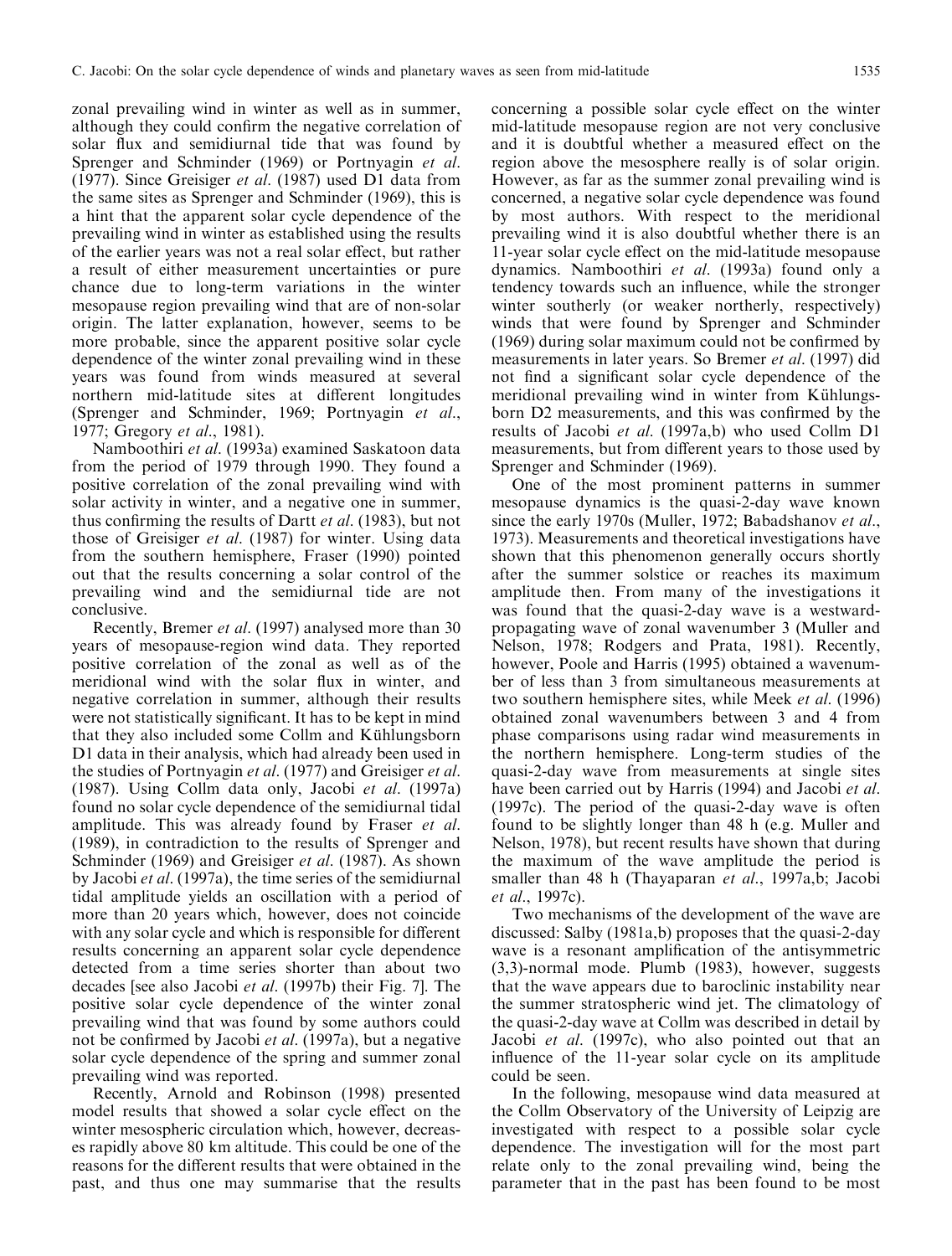reliably influenced by solar variability (Jacobi et al., 1997a,b), and the quasi-2-day wave which also seems to be influenced by the solar cycle due to their connection to the vertical gradient of the prevailing wind.

#### 2 Description of measurements and data analysis

The wind field of the upper mesopause region has been continually observed by daily D1 radio wind measurements in the LF range since 1959, using the ionospherically reflected sky wave of three commercial radio transmitters on 177, 225 and 270 kHz. The measurements are carried out according to the closely-spaced receiver technique. A modified form of the similar-fade method has been used to interpret the wind measurements automatically since 1973 (Kürschner, 1975), and half-hourly mean values of the horizontal wind components are calculated for each of the three measuring paths. Monthly means of the half-hourly wind values are constructed. Since in summer during the day the absorption of the sky wave is too strong, the daily measuring period is then restricted to night and twilight.

Since the measurements are inhomogeneously distributed in time, a multiple regression analysis is used to determine the monthly prevailing wind and the semidiurnal tidal wind components using the half-hourly mean values of the measured zonal and meridional wind components. The spectral selectivity of the separation of prevailing and tidal wind is improved through fitting the measured monthly means of the half-hourly wind values for the two horizontal wind components as a vector, assuming clockwise circularly polarized tidal wind components (Kürschner, 1991):

$$
v_z = v_{oz} + b \bullet \sin(\omega t) + c \bullet \cos(\omega t),
$$
  
\n
$$
v_m = v_{om} + b \bullet \cos(\omega t) - c \bullet \sin(\omega t),
$$
\n(1)

with  $\omega = 2\pi/12$  h, where  $v_z$  and  $v_m$  are the zonal and meridional monthly mean wind components, respectively, and  $v_{om}$  and  $v_{oz}$  are the components of the horizontal prevailing wind. The semidiurnal phase  $(T_{2z})$  and amplitude  $(v_{2z})$  can be calculated from the coefficients b and c, which along with the prevailing wind values are determined by a least-squares fit. The uncertainty of the monthly mean prevailing wind values amounts to 5m  $s^{-1}$ , which is mostly due to the variability of the prevailing wind on time-scales of less than 1 month. This is especially the case during spring and autumn, but also in winter due to rapid wind field transitions during stratospheric warmings (e.g. Schminder and Kürschner, 1981a,b, 1984). In summer, the variability of the prevailing wind is smaller, but then the vertical gradients are larger (about 2 m  $s^{-1}$ km<sup>-1</sup> on a long-term average), which leads to an additional statistical uncertainty due to changes of the reflection height.

The diurnal tidal components are not taken into account here, because the daily, quasi-regularly distributed data gaps would lead to a large error in their calculation. Thus an additional error of the prevailing

wind can occur when only night-time measurements are performed. At mid-latitudes the diurnal tide generally is a less dominant feature than the semidiurnal tide (e.g. Manson *et al.*, 1989), although this is not necessarily the case in early summer. Estimates of the diurnal tide near 95 km can also be obtained from the Collm measurements [but using the original half-hourly wind values for a regression analysis with a modified form of Eq.  $(1)$ with height-dependent coefficients], and it was found from analyses in the past that in most of the months the diurnal tidal amplitude is much smaller than the semidiurnal one, although in spring and early summer they are of the same order of magnitude (Jacobi et al., 1997b) and thus its influence on the measurements should be kept in mind. To estimate the influence of neglecting the diurnal tide in Eq. (1), calculations were performed using an extended form of Eq. (1) that includes the diurnal tide. These calculations led to prevailing wind values that differed from those calculated using Eq. (1) by less than  $4 \text{ m s}^{-1}$  in each month of the year. However, one has to keep in mind that the diurnal tide in the case of the Collm measurements may lead to a bias in the calculation of the prevailing wind values, which is dependent on the tidal amplitude and phase. As this investigation aims at the interannual variability of the prevailing wind, this would mean that in some cases one cannot clearly distinguish between long-term variations of the prevailing wind and those of the semidiurnal tidal amplitude and phase. However, as will be shown in the following, the solar cycle variability of the prevailing wind amounts to about  $10 \text{ m s}^{-1}$ , which is much larger than a possible influence by the diurnal tide, and thus, although some small tidal effect on the results is conceivable, this does not affect the results qualitatively.

Since September 1982 the reflection height  $h$  has been measured on 177 kHz, using travel-time differences of corresponding modulation bursts between the ground wave and the reflected sky wave in the 1.8-kHz modulation range (Kürschner *et al.*, 1987). To avoid apparent wind variations due to reflection height variations in the presence of vertical gradients of the mean wind, only these times of day are used for the regression analysis given by Eq. (1), when the long-term mean reflection height is found to vary only slightly around the mean height of about 95 km (e.g. Jacobi *et al.*, 1998).

### 3 Results of monthly mean winds

In Fig. 1 time series of the winter (December–February) and summer (June–August) mean zonal prevailing wind are shown. In the upper panel the 13-monthly mean sunspot number  $R$  is shown. Only those data that have been obtained automatically since 1973 are used here to avoid possible artifacts due to the analysis by hand that was performed before that year. Regarding the winter time series of  $v_{oz}$ , some variability on a time-scale of 2–5 years can be seen. Additionally, Jacobi et al. (1996) found a weak dependence of the winter zonal prevailing wind on the equatorial QBO, but a connection between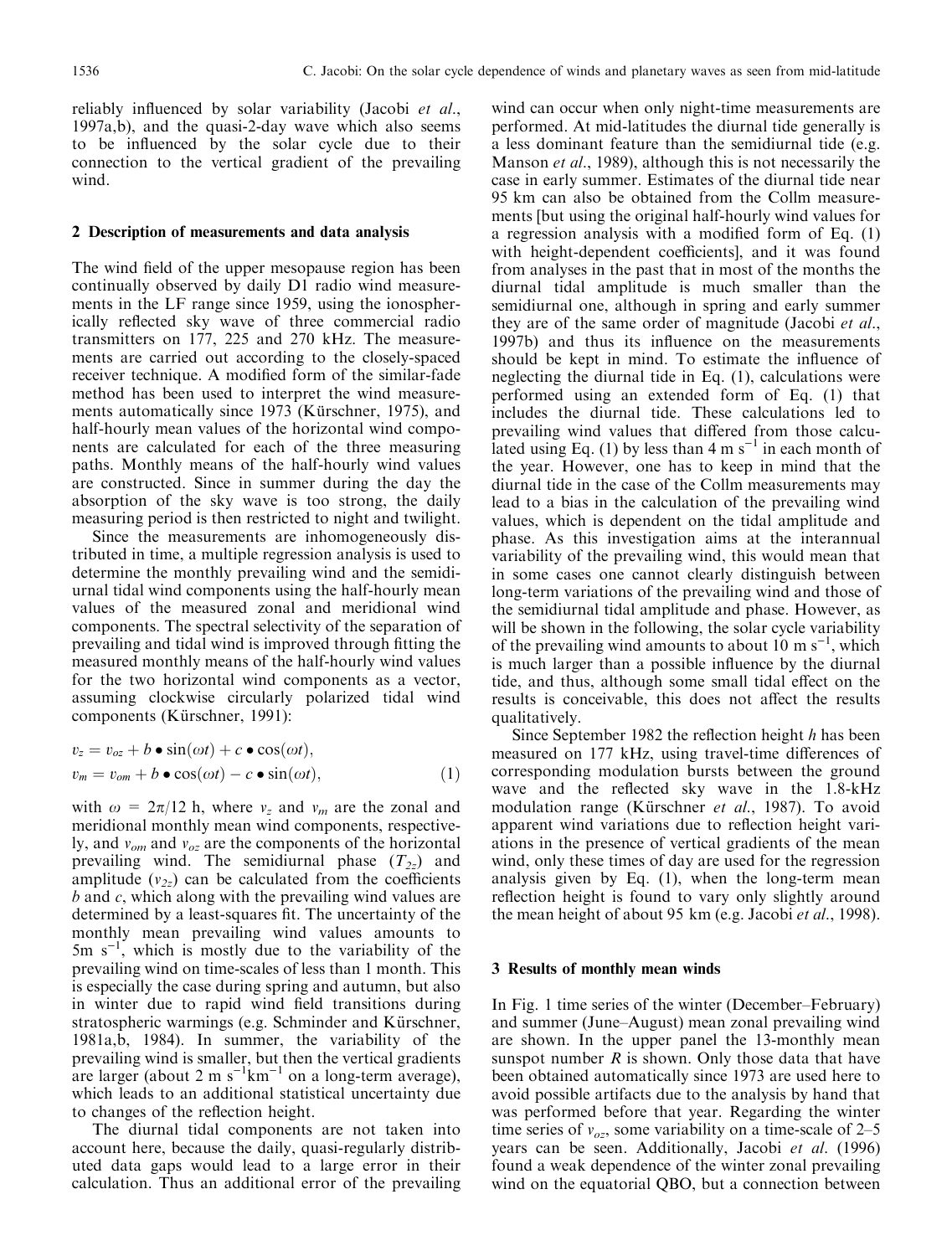

Fig. 1. Time series of winter (December–February) and summer (June–August) mean values of the Collm zonal prevailing wind  $v_{\alpha z}$ near 95 km. In the upper panel the 13-monthly smoothed sunspot number  $R$  is added (after Jacobi *et al.*, 1997a, updated)

QBO, solar activity and winter mid-latitude circulation, as was found for the stratosphere (e.g. Labitzke and Loon, 1992, 1996), cannot be seen from the Collm measurements. This is probably due to the strongly variable reaction of the mesopause circulation to sudden stratospheric warmings. A solar effect on  $v_{oz}$  in winter is not inferable from Fig. 1. However, in summer there is some evidence of a negative solar cycle dependence of  $v_{oz}$ . This is indicated by the two arrows in Fig. 1 that point to relative minimum values of the smoothed summer zonal prevailing wind. The correlation coefficient between R and  $v_{oz}$  in summer (using June–August means) is  $r = 0.65$ , with 99% significance (t-test).

It can be seen from Fig. 1 that the long-term variability of the wind parameters is different for summer and winter. To take this into account, the time series of the zonal prevailing wind  $v_{oz,i}$  in each month of the year are investigated with respect to a long-term trend and a solar cycle dependence using a multiple regression analysis according to

$$
v_{oz,i} = v_{x,i} + \Delta_{t,i} \bullet yr + \Delta_{R,i} \bullet R, \qquad (2)
$$

where yr is the time, counted in years, and  $R$  is the 13monthly smoothed sunspot number, which is strongly correlated to the 10.7 solar radio flux (e.g. Rishbeth and Edwards, 1989) and can thus be taken as an indicator for solar activity. The parameters  $v_{x,i}$ ,  $\Delta_{t,i}$  and  $\Delta_{R,i}$  are obtained by least-squares fit. The latter two represent the change in the zonal prevailing wind per year (i.e. the long-term trend) and the change in  $v_{oz}$  per sunspot number (or the solar cycle dependence, respectively), while  $v<sub>x</sub>$  is a base value that is not of interest here, since it depends on the starting date of the time series.

The results for each month are shown in Fig. 2. The long-term trend is positive in most of the months, but it is relatively weak. It is interesting that this trend is different to the negative one reported by Bremer et al. (1997, their Figs. 4 and 7), and this shows that there is



Fig. 2. Coefficients  $\Delta_t$  (trend) and  $\Delta_R$  (solar cycle dependence) for the zonal prevailing wind, calculated using Eq. (2) for each month. Solid symbols denote significance on the  $95\%$ -level (after Jacobi et al., 1997a, updated)

obviously a variation in the mean wind at a time-scale of more than two decades, since the trend detected by Bremer *et al.* (1997) is for the most part due to the stronger westerlies in the 1960s and early 1970s.

The solar cycle dependence is shown in the lower panel of Fig. 2. In winter no significant influence of the solar cycle on the zonal prevailing wind is found. This coincides with numerical results of Arnold and Robinson (1998), who found a strong solar cycle dependence of the mesospheric wind, but this effect was strongly decreasing above about 80 km. From Fig. 2 some of the results from literature cannot be confirmed (e.g. Sprenger and Schminder, 1969; Portnyagin et al., 1977), so that it may be concluded that the apparent solar cycle dependence that was found for certain periods is due to other effects of non-solar origin. Considering, for example, the results of Bremer et al. (1997, their Fig. 3) for D1  $(1964-1994)$  and D2 (1976–1994) measurements, one can see different results for January and February, so that the most part of the solar cycle effect of the D1 measurements is obviously an effect contributed by the first years of measurements, and so it is not surprising that in this study, where only data since 1973 are used, no solar cycle effect on  $v_{oz}$  is found in winter.

Thus the most striking point in Fig. 2 is the negative solar cycle dependence of the zonal prevailing wind in spring and summer that has already been found by other authors (e.g. Bremer et al., 1997; Jacobi et al., 1997a,b). From their analyses, also using Collm data, the same order of magnitude was obtained for the solar effect, and this is also the case for the analysis of Saskatoon data made by Namboothiri et al. (1993a).

Considering the results from Collm, however, one has to take into account that the wind values used in Eq. (2) here are calculated without explicitly taking the reflection height into account, and therefore a solar cycle dependence of the reflection height would lead to an apparent solar effect on the measured zonal prevailing wind. For example, Entzian (1967) showed that during solar maximum the height of a fixed electron density is lower during solar maximum than it is during solar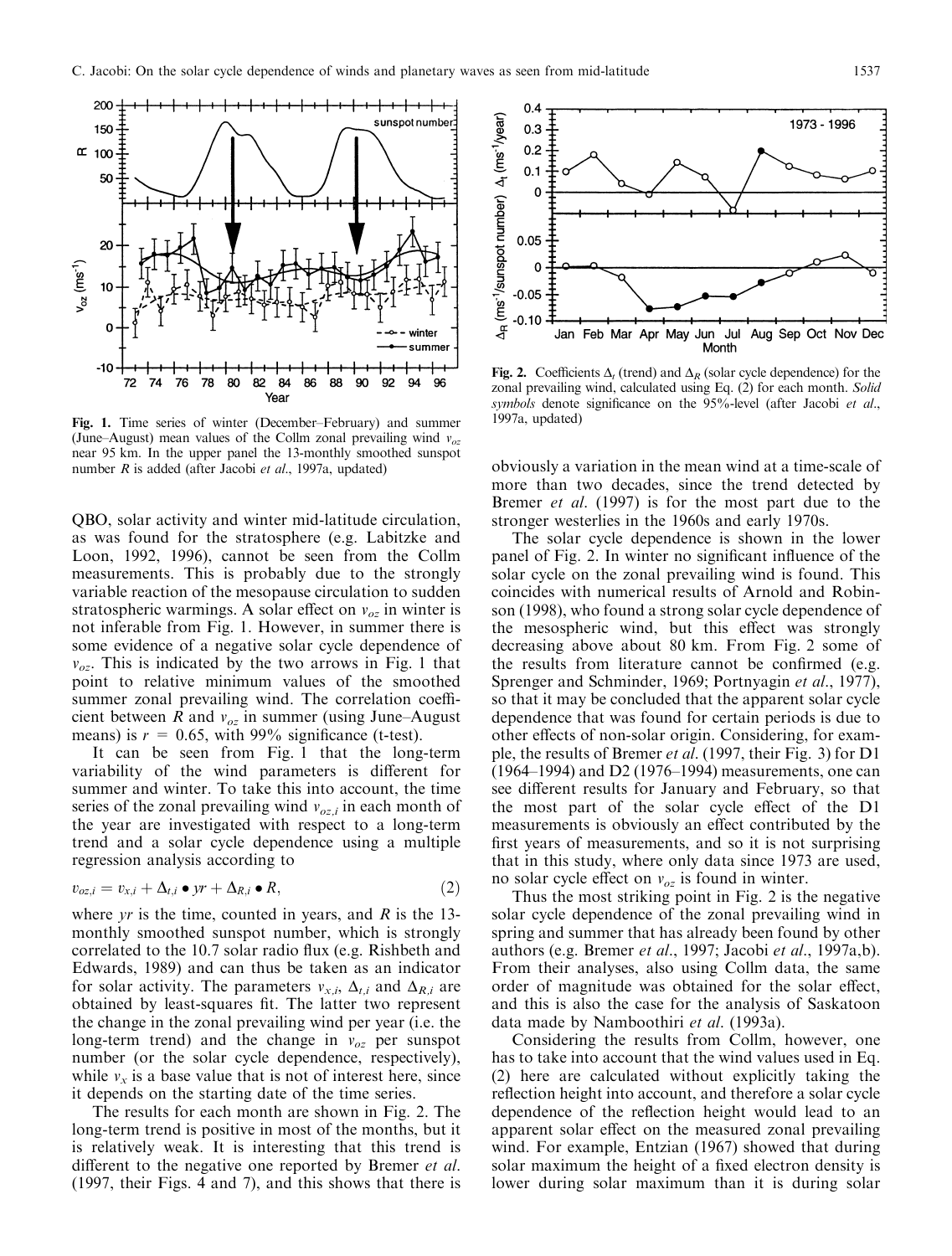

Fig. 3. June-August mean profiles of mesosphere/lower thermosphere zonal prevailing winds for high (1990,  $R = 151$ ) and low (1995,  $R = 15$ ) solar activity. The data are taken from joint analyses of Collm LF D1 and Juliusruh MF radar data (Schminder et al., 1994, 1997b)

minimum, and Cossart (1984) and Cossart and Taubenheim (1987) showed from indirect LF phase-height measurements that there is a difference of about 1 km in the reflection height between high and low solar activity. Using medium-frequency height measurements, Namboothiri et al. (1993b) found even larger differences for virtual reflection heights. Since at Collm the reflection height has also been measured since 1983, the solar influence on the reflection height can be estimated. Using yearly means of mean night-time reflection heights it is found that the mean height for years with high solar activity ( $R > 100$ ) is 94.5  $\pm$  0.4 km, while it is 95.6  $\pm$  0.9 km for the years of low solar activity  $(R < 50)$ . The uncertainties given here are taken from the standard deviation of the mean annual heights. Since the data-base consists only of 4 and 7 years for high and low solar activity, respectively, this result is not statistically significant, but as it confirms the results in the literature, one may conclude that a mean night-time height difference of about  $1-1.5$  km is a reasonable estimate for the solar influence on the reflection height. The largest vertical gradients of the zonal prevailing wind are found in summer, when on a long-term average values of about 2 m  $s^{-1}km^{-1}$  are found (e.g. Schminder et al., 1997a, Jacobi et al., 1997b). Thus an apparent solar cycle wind variation of up to 3 m  $s^{-1}$  due to height variations has to be taken into account, and has to be subtracted from the values found from the analysis according to Eq. (2), since in summer at lower heights the zonal westerly winds are smaller and thus the solar cycle dependence of  $v_{oz}$  due to height variations is negative as well. From Figs. 1 and 2 one can see that in summer the zonal wind difference between solar maximum and solar minimum amounts to about  $8 \text{ m s}^{-1}$ , so

one may conclude that although the height variability may possibly contribute up to nearly 40% to a solar cycle dependence of the measured  $v_{\alpha z}$ , it is not responsible for the whole effect, and a real wind variation has to be present. Additionally, from analyses of the years 1983 through 1995 that included the measured reflection heights at Collm and therefore excluded height effects (Jacobi et al., 1997b, their Fig. 7), wind variations within a solar cycle were found that are of the same order of magnitude as those shown in Fig. 2, and although the analysis of trends from a data base which is not much longer than one solar cycle has to be interpreted with care, the coincidence between the results presented here and those of Jacobi et al. (1997b) gives some hint that the coefficients shown in Fig. 2 are for the most part due to real wind variations.

In summer the westerly mesopause jet is situated at about 95 km height. However, the interannual variability of this jet reflects the behaviour of the mesosphere below as well. To visualise this, in Fig. 3 shows summer mean profiles of the zonal prevailing wind, calculated from joint analyses (Schminder et al., 1994, 1997b) of Collm D1 LF and Juliusruh medium-frequency (MF) radar data. The MF radar data were provided by the Institute of Atmospheric Physics at Kühlungsborn, Germany. It can be seen that the stronger westerly winds in the mesopause region in 1995 compared to 1990 are connected with weaker easterlies in the mesosphere below. Furthermore, the interannual variations appear to be stronger in the mesosphere, which can already be seen from the results of Schminder et al. (1997b, their Fig. 2). This gives a hint of a stronger vertical zonal prevailing wind gradient during solar maximum. The interannual variability of the gradient itself can be seen from the original half-hourly Collm wind data of the years  $1983-1996$ , using a modified form of Eq.  $(1)$  with height-dependent coefficients:

$$
v_z = \sum_{k=0}^{2} h^k a_{0k,z} + \sum_{k=0}^{2} b_k h^k \sin \omega t + \sum_{k=0}^{2} c_k h^k \cos \omega t,
$$
  

$$
v_m = \sum_{k=0}^{2} h^k a_{0k,m} + \sum_{k=0}^{2} b_k h^k \cos \omega t - \sum_{k=0}^{2} c_k h^k \sin \omega t,
$$
 (3)

again with  $\omega = 2\pi/12$  h. Time-series of the June–August mean vertical zonal prevailing wind gradients, calculated for a height of 90 km, are shown in Fig. 4. The 13 monthly smoothed sunspot number is also added. Besides a long-term trend of the vertical gradient, a solar cycle dependence is also indicated. This is well visible in Fig. 5, showing the detrended summer vertical zonal wind gradients in dependence of the sunspot number R. The correlation is significant at the  $95\%$ -level (t-test).

The effect of the solar cycle on the meridional prevailing wind  $v_{om}$ , the semidiurnal tidal amplitude  $v_{2z}$ , and the semidiurnal tidal phase  $T_{2z}$  is presented in Fig. 6, showing the coefficient  $\overline{\Delta}_R$  as in Eq. (2) but using monthly analyses of the respective wind parameter as indicated in the legend. A weak positive solar cycle dependence of the meridional prevailing wind in winter is visible, so that during solar maximum the southerly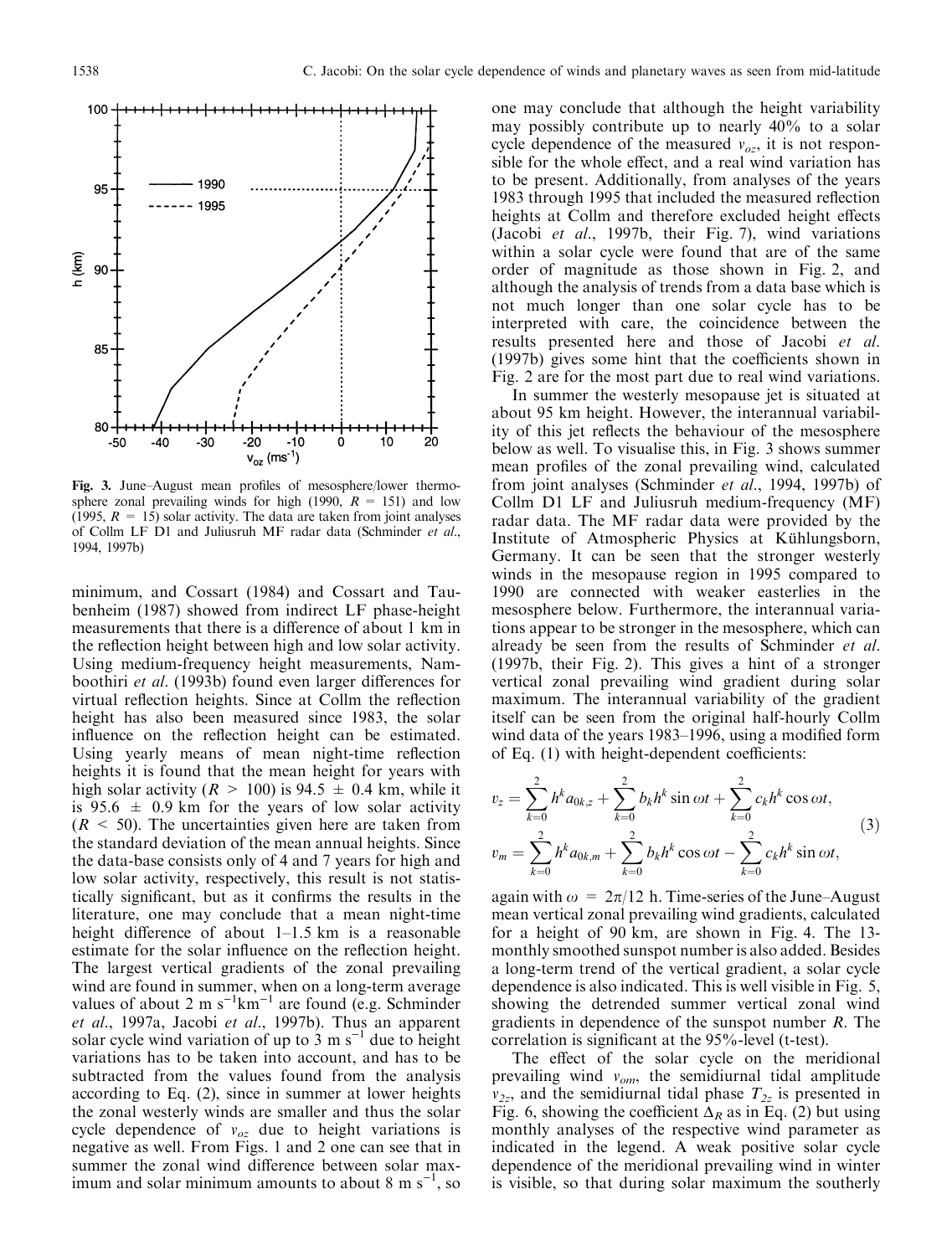

Fig. 4. Time series of Collm summer (June–August) mean vertical gradients of the mesopause zonal prevailing wind at 90 km. The dotted line shows the linear trend. The 13-monthly smoothed sunspot number  $R$  is added

winds above 90–95 km are somewhat weaker, although this correlation is not statistically significant except in March and October, when rapid changes in the mesopause region wind field usually occur (e.g. Schminder et al., 1997a). So this may hint to a possible longer duration of the winter circulation in solar maximum, although analyses of the day-to-day variability of the wind parameters during March and October (not shown here) have so far not led to clear conclusions, and the interannual variability of the spring and autumn transition should thus be left to future investigation.

The amplitude of the semidiurnal tide in the most part of the year also shows no significant solar cycle effect, except in April, but during this month rapid changes of the tidal wind field also occur, and so any analysis of this month using monthly means should be regarded with



Fig. 5. Detrended Collm mean summer (June-August) vertical gradient of the zonal prevailing wind at 90 km height in dependence on the 13-monthly smoothed sunspot number R. The correlation coefficient  $r$  is also given



Fig. 6. Coefficient  $\Delta_R$  (solar cycle dependence) of the meridional prevailing wind, the zonal semidiurnal tidal amplitude and the zonal semidiurnal phase, calculated using Eq. (2) for each month. Solid symbols denote significance on the 95%-level. The coefficients for the meridional prevailing wind and the semidiurnal tidal amplitudes are updates after Jacobi et al. (1997a)

care. The phase of the semidiurnal tide in winter is positively correlated with the solar cycle, so that the maximum winds are found at later times in years of high solar activity. It has been found from the analysis of winter winds that stratospheric warmings have some influence upon the semidiurnal tidal phase (e.g. Schminder and Kürschner, 1981a,b, 1990), so that, considering the influence of the solar cycle upon major stratwarm events (e.g. Labitzke and Loon, 1992, 1996), one may speculate about a solar effect on the semidiurnal tide due to winter stratospheric variability. However, the effect of stratwarm on the semidiurnal tide is small compared to the one upon the prevailing wind (e.g. Schminder and Kürschner, 1990), and the influence may even vary from case to case (Schminder and Kürschner, 1981b). Furthermore, the large day-to-day variability of the wind field in winter leads to uncertainties of the estimated tidal phases, so that it is doubtful whether monthly analyses are suitable for the investigation of the long-term variability of the tidal phase, and more detailed analyses based upon shorter periods should preferably be used for such studies. In addition, similar analyses as in Fig. 6, but using the period from 1980 through 1996 only, do not show any significant solar cycle effect upon  $T_{2z}$ , so that the results shown in Fig. 6 are mainly due to the variability of the tides in the 1970s, and this may be of non-solar origin. However, a possible solar cycle effect on the semidiurnal tide cannot be excluded. As Arnold and Robinson (1998) showed, the mesosphere below about 80 km altitude in winter is strongly influenced by solar variability, and this may lead to changes in the tidal propagation during a solar cycle.

## 4 Interannual variability of the quasi-2-day wave

The quasi-2-day wave at Collm is calculated from the original half-hourly wind and reflection height values using an extended form of Eq. (1), but with linearly height-dependent coefficients: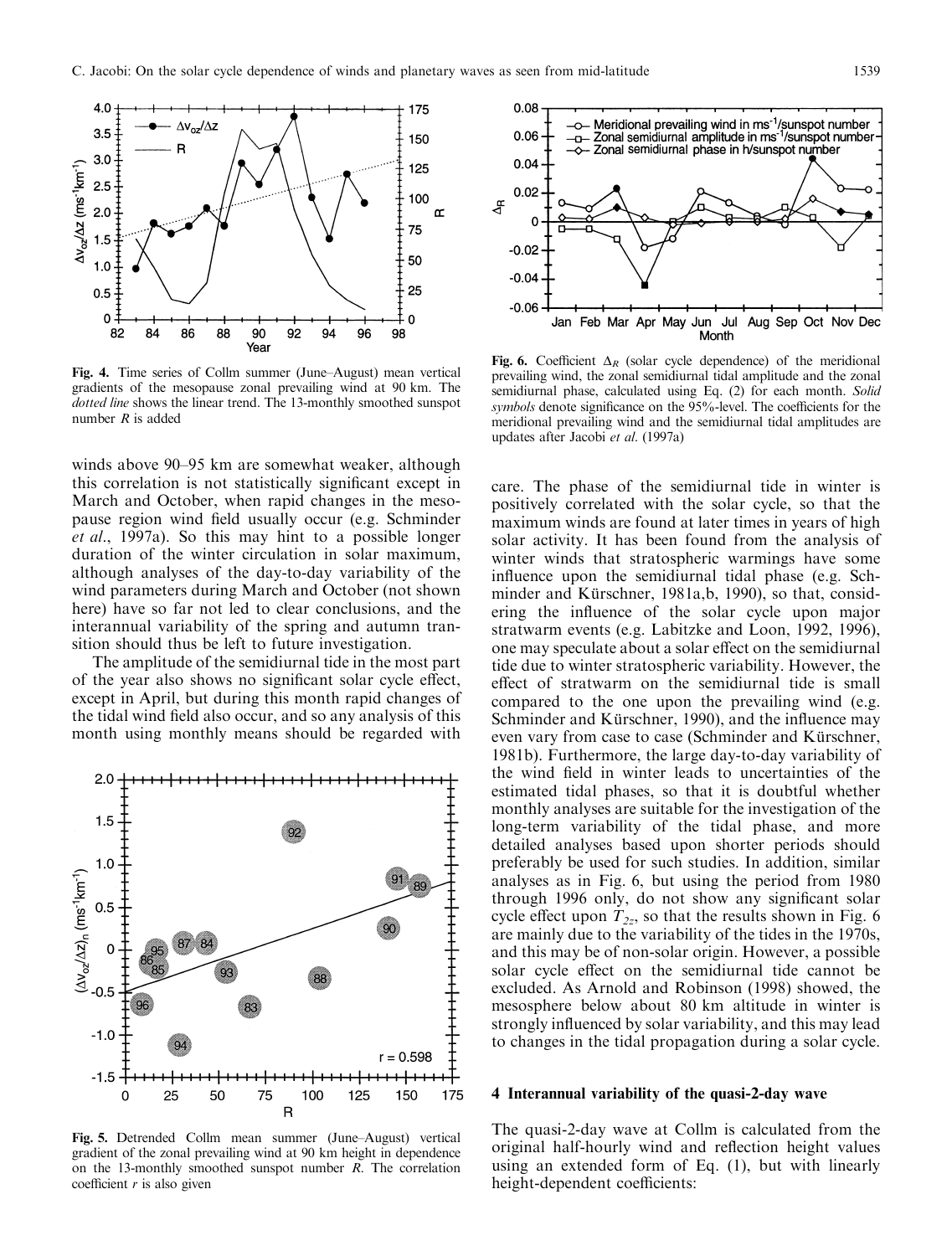$$
v_z = \sum_{k=0}^{1} h^k a_{0k,z} + \sum_{j=1}^{2}
$$
  

$$
\left(\sum_{k=0}^{1} b_{jk,z} h^k \sin \omega_j t + \sum_{k=0}^{1} c_{jk,z} h^k \cos \omega_j t\right)
$$
  

$$
v_m = \sum_{k=0}^{1} h^k a_{0k,m} + \sum_{j=1}^{2}
$$
  

$$
\left(\sum_{k=0}^{1} b_{jk,m} h^k \sin \omega_j t + \sum_{k=0}^{1} c_{jk,m} h^k \cos \omega_j t\right)
$$
  
(4)

where two oscillations are taken into account. The frequencies included are  $\omega_1 = 2\pi/12$  h for the semidiurnal tide and  $\omega_2 = 2\pi/48$  h for the quasi-2-day wave. Since  $P$  is generally found to be not exactly 48 h and therefore is not known a priori, Jacobi et al. (1997c) calculated a regression analysis according to Eq. (3) for each period P in the range 43 h  $\lt P \lt 58$  h and used the one that provided the best fit between measured and calculated data. They found that during the maximum of the events the period is smaller than 48 h, while before and after that time the periods can be longer. This was also found by Thayaparan et al. (1997a,b) for the years 1993 and 1994. However, since during a 2-day wave event the period values change from large ones to smaller ones and back to long periods, an analysis that includes only the 48-h period also leads to reasonable results in the vicinity of the amplitude maximum. The amplitude components of the quasi-2-day wave were calculated according to:

$$
V_{48,z}(h) = \sqrt{\left(\sum_{k=0}^{1} b_{2k,z} h^k\right)^2 + \left(\sum_{k=0}^{1} c_{2k,z} h^k\right)^2},
$$
  

$$
V_{48,m}(h) = \sqrt{\left(\sum_{k=0}^{1} b_{2k,m} h^k\right)^2 + \left(\sum_{k=0}^{1} c_{2k,m} h^k\right)^2}.
$$
 (5)

Each analysis was made using a 10-day data window. To give an impression of the interannual variability of the 2-day oscillation, the zonal amplitudes at 95 km, a height near the maximum measuring density, are shown in Fig. 7. It can be seen that wave activity is quite variable, but there is a tendency for enhanced activity in the years  $1988-1992$ , thus a dependence of the 2-day amplitude on the solar activity is suggested. Therefore, in Fig. 8 the monthly mean 2-day amplitude

$$
V_{48} = \sqrt{V_{48,z}^2 + V_{48,m}^2}
$$
 (6)

is shown in dependence on the sunspot number  *for the* months June-August. In the lowermost panel the mean summer amplitudes are presented. It can be seen that the 2-day wave amplitude is positively correlated with the solar activity, as already suggested by Jacobi et al. (1997c) for the period 1983–1995. Obviously this correlation is due to the fact that the quasi-2-day wave is positively dependent on the mean mesospheric zonal prevailing vertical wind gradient, so that the excitation of the wave is enhanced when the mesospheric easterly jet is stronger, or, in turn, the upper mesopause westerlies are weaker. Since in summer the vertical zonal prevailing wind gradient is positively correlated with the solar activity, this leads to the positive correlation of  $V_{48}$  and R. The correlation coefficients are shown in the respective panels of Fig. 8. However, from Fig. 8 it can be seen that only in August is the correlation relatively strong and therefore statistically significant at the 95% level (t-test,  $r > 0.55$ ). This could be due to the fact that the quasi-2-day wave is a very regular phenomenon and appears nearly every summer, and additionally that the events are more or less irregularly distributed, as can be seen from Fig. 7. This means that during solar maximum only an enhanced probability for the appearance of 2-day wave events is found. Since in July this probability is large in any case, the enhancement during solar maximum is not significant for July, while in August, when during solar minimum the



Fig. 7. Zonal amplitude  $v_{48,z}$  of the 2-day wave in June-August 1983-1996. The values are calculated from running 10-day data windows with a step rate of 1 day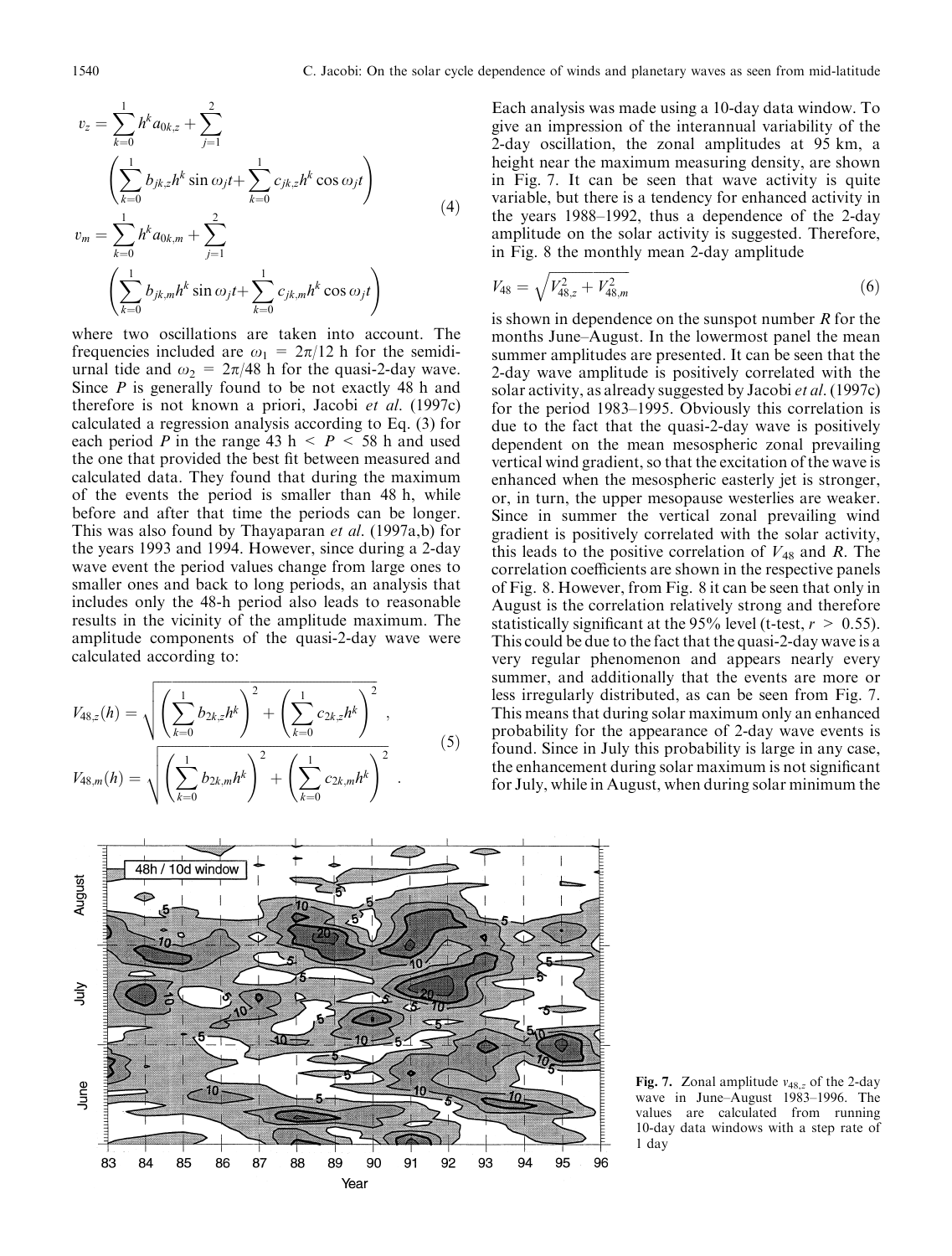

Fig. 8. Correlation between the monthly mean 2-day amplitude  $V_{48}$ and the 13-monthly smoothed sunspot number  $R$  for the months June-August, from Collm measurements of the years 1983-1996. The respective correlation coefficients  $r$  are also given

events appear more rarely, the enhanced probability for the appearance of the events can be seen more clearly.

However, as this result, like that for the vertical gradient of the zonal prevailing wind, is taken from a data base of only 14 years and bearing in mind the longterm oscillations of the semidiurnal tide and the possibility that such oscillations may also be present in the signal of the quasi-2-day wave, one has to be careful in interpreting the results presented here. In addition, the correlation between quasi-2-day wave and solar activity is statistically significant only in one month, so that the results concerning the solar cycle dependence of the quasi-2-day wave should be considered with some care, although they fit into the general picture and are therefore a further hint of solar effects on the upper middle atmosphere dynamics.

#### 6 Conclusions

From the long-term time series of mesopause region winds measured at Collm, possible effects of the solar

variability on upper middle atmospheric dynamical properties can be inferred. It was found that the spring and summer zonal prevailing wind is negatively dependent on the solar activity, meaning the westerly winds are weaker during solar maximum. As can be seen from Fig. 3, this relation seems to be due to a forcing from below, which is indicated by joint analyses of Juliusruh mesospheric and Collm mesopause region wind data from 1990–1996 (Schminder et al., 1994, 1997b). This also suggests a possible positive correlation of the strength of the summer mesospheric easterlies with the solar cycle. Although Juliusruh MF radar data are only available for a period of less than one solar cycle, the data available do support this suggestion (Schminder *et al.*, 1997b). Additionally, regarding the vertical zonal prevailing wind gradients from 14 years of Collm measurements, this suggestion is again supported, since the gradients are positively correlated with the solar activity. However, as found, for example, by Jacobi et al. (1997a), the mesosphere/lower thermosphere circulation is variable on partially very long time-scales and the detection of any dependence may lead to incorrect results if the time-series used is shorter than about two decades. This means, considering all the measurements regarded here, that a forcing of the solar cycle dependence of the mesopause region mean circulation from below is indeed strongly suggested, but for a direct proof still longer time series of measurements may be necessary.

The quasi-2-day wave activity, however, also fits into this picture. The mean summer amplitude  $-\text{ which is}$ actually a mixture of maximum amplitudes and probability of appearance  $-\text{ is enhanced during solar}$ maximum, and this can be explained by the stronger vertical wind gradients at this time. Even if the data base from which the solar activity quasi-2-day wave correlation is inferred is rather short compared to the timescales of periodicities present in the upper mesosphere/ lower thermosphere dynamics, this again indicates that the mesospheric circulation is dependent on the solar activity as described in the previous paragraph.

Thus the solar cycle dependence of the mesopause region mean circulation and quasi-2-day wave would be a result of a solar cycle dependence of at least the lower thermosphere and the mesosphere. Therefore the mesopause region measurements might be useful for monitoring the long-term variability and solar cycle dependences of the entire middle atmosphere.

Acknowledgements. This research was supported by the Deutsche Forschungsgemeinschaft under contract Schm 981/2-2. I am very grateful to Dr. R. Schminder and Dr. D. Kürschner, Collm, for providing the Collm wind data and for many helpful discussions. The MF radar data were provided by Dr. W. Singer and Dr. P. Hoffmann, Institute of Atmospheric Physics, Kühlungsborn.

Topical Editor F. Vial thanks T. Thayaparan and another referee for their help in evaluating this paper.

#### References

Arnold, N. F., and T. R. Robinson, Solar cycle changes to planetary wave propagation and their influence on the middle atmosphere circulation, Ann. Geophysicae,  $16, 69-76, 1998$ .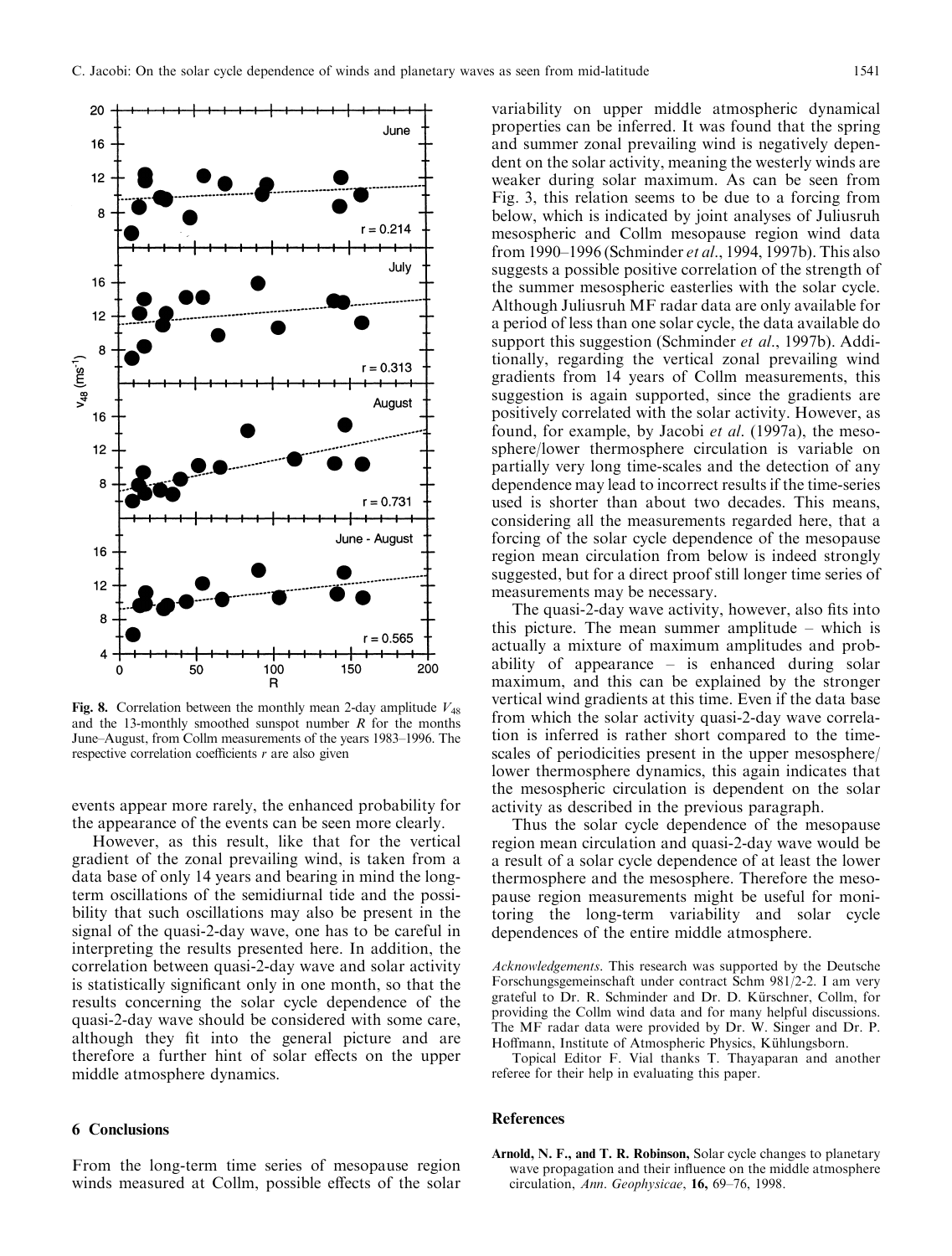- Babadshanov, P. B., B. V. Kalchenko, B. L. Kashcheyev, and V. V Fedynsky, Winds in the equatorial lower thermosphere (in Russian), Proc. Acad. Sci. USSR, 208, 1334-1337, 1973.
- Bremer, J., R. Schminder, K. M. Greisiger, P. Hoffmann, D. Kürschner, and W. Singer, Solar cycle dependence and longterm trends in the wind field of the mesosphere/lower thermosphere, *J. Atmos. Solar-Terr. Phys.*, **59,** 497–509, 1997.
- Cossart, G. von Influence of the solar cycle upon the upper mesosphere. Gerlands Beitr. Geophys, 5, 329-338, 1984.
- Cossart, G. von and J. Taubenheim, Solar cycle and long-period variations of mesospheric temperatures, J. Atmos. Terr. Phys., 49, 303±307, 1987.
- Dartt, D., G. Nastrom, and A. Belmont, Seasonal and solar cycle wind variations,  $80-100$  km, *J. Atmos. Terr. Phys.*,  $45$ ,  $707-718$ , 1983.
- D'Yachenko, V. A., I. A. Lysenko, and Yu. I. Portnyagin, Longterm periodicities in lower thermospheric wind variations, J. Atmos. Terr. Phys., 48, 1117-1119, 1986.
- Entzian, G., Der Sonnenfleckenzyklus in der Elektronenkonzentration der D-Region, Kleinheubacher Ber., 12, 309-313, 1967.
- Fraser, G. J., Long-term variations in the mid-latitude southern hemisphere mesospheric winds, Adv. Space Res., 10(10), 247-250, 1990.
- Fraser, G. J., R. A. Vincent, A. H. Manson, C. E. Meek, and R. R. Clark, Inter-annual variability of tides in the mesosphere and lower thermosphere, J. Atmos. Terr. Phys., 51, 555-567, 1989.
- Gregory, J. B., C. E. Meek, and A. H. Manson, Mean zonal and meridional wind profiles for the mesosphere and lower thermosphere at 52°N, L = 4.4, during solar maximum. Atmos. Ocean, 19, 24±34, 1981.
- Greisiger, K. M., R. Schminder, and D. Kürschner, Long-period variations of wind parameters in the mesopause region and the solar cycle dependence, J. Atmos. Terr. Phys., 49, 281-285, 1987.
- Harris, T. J., A long-term study of the quasi-two-day wave in the middle atmosphere, J. Atmos. Terr. Phys., 56, 569-579, 1994.
- Jacobi, C., R. Schminder, and D. Kürschner, On the influence of the stratospheric quasi-biennial oscillation on the mesopause zonal wind over Central Europe, *Meteorol.* Z., N.F.,  $5, 318-323, 1996$ .
- Jacobi, C., R. Schminder, D. Kürschner, J. Bremer, K. M. Greisiger, P. Hoffmann, and W. Singer, Long-term trends in the mesopause wind field obtained from D1 LF wind measurements at Collm, Germany, Adv. Space Res., 20, 2085-2088, 1997a.
- Jacobi, C., R. Schminder, and D. Kürschner, Measurements of mesopause region winds over Central Europe from 1983 through 1995 at Collm, Germany. Contrib. Atmos. Phys., 70, 189±200, 1997b.
- Jacobi, C., R. Schminder, and D. Kürschner, The quasi two-day wave as seen from D1 LF wind measurements over Central Europe (52°N, 15°E) at Collm, J. Atmos. Solar-Terr. Phys., 59, 1277±1286, 1997c.
- Jacobi, C., R. Schminder, and D. Kürschner, Planetary wave activity obtained from long-term  $(2-18 \text{ days})$  variations of mesopause region winds over Central Europe (52°N, 15°E), J. Atmos. Solar-Terr. Phys., 60, 81-93, 1998.
- Kürschner, D., Konzeption und Realisierung eines vollautomatischen Registriersystems zur Durchführung von nach der D1-Methode angelegten Routinebeobachtungen ionosphärischer Driftparameter am Observatorium Collm, Z. Meteorol., 25, 218±221, 1975.
- Kürschner, D., Ein Beitrag zur statistischen Analyse hochatmosphärischer Winddaten aus bodengebundenen Messungen, Z. Meteorol., 41, 262-266, 1991.
- Kürschner, D., R. Schminder, W. Singer, and J. Bremer, Ein neues Verfahren zur Realisierung absoluter Reflexionshöhenmessungen an Raumwellen amplitudenmodulierter Rundfunksender bei Schrägeinfall im Langwellenbereich als Hilfsmittel zur Ableitung von Windprofilen in der oberen Mesopausenregion, Z. Meteorol., 37, 322-332, 1987.
- Labitzke, K., and H. van Loon, On the association between the QBO and the extratropical stratosphere, J. Atmos. Terr. Phys., 54, 1453±1463, 1992.
- Labitzke, K., and H. van Loon, On the stratosphere, the QBO, and the sun: the winter of 1995–1996, Meteorol Z., N.F.,  $5, 166-169$ , 1996.
- Manson, A. H., C. E. Meek, H. Teitelbaum, F. Vial, R. Schminder, D. Kürschner, M. J. Smith, G. J. Fraser, and R. R. Clark, Climatologies of semi-diurnal and diurnal tides in the middle atmosphere (70–110 km) at middle latitudes (40–55°), J. Atmos. Terr. Phys., 51, 579-593, 1989.
- Meek, C. E., A. H. Manson, S. J. Franke, W. Singer, P. Hoffmann, R. R. Clark, T. Tsuda, T. Nakaura, M. Tsutsumi, M. Hagan, D. C. Fritts, J. Isler, and Yu. I. Portnyagin, Global study of northern hemisphere quasi-2-day events in recent summers near 90 km altitude, *J. Atmos. Terr. Phys.*, **58**, 1401-1411, 1996.
- Muller, H. G., Long-period wind oscillations, *Phil. Trans. R. Soc.*, A272, 585-598, 1972.
- Muller, H. G., and L. Nelson, A travelling quasi 2-day wave in the meteor region, *J. Atmos. Terr. Phys.*, **40,** 761-766, 1978.
- Namboothiri, S. P., A. H. Manson, and C. E. Meek, Variations of mean winds and tides in the upper middle atmosphere over a solar cycle, Saskatoon, Canada, 52°N, 107°W, J. Atmos. Terr. Phys., 55, 1325-1334, 1993a.
- Namboothiri, S. P., A. H. Manson, and C. E. Meek, E-region real heights and their implications for MF radar-derived wind and tidal climatologies, Radio Sci., 28, 187-202, 1993b.
- Plumb, R. A., Baroclinic instability of the summer mesosphere: a mechanism for the quasi-two-day wave? J. Atmos. Sci., 40, 262-270, 1983.
- Poole, L. M. G., and T. J. Harris, The propagation of the mesospheric two-day wave in the southern hemisphere, J. Atmos. Terr. Phys., 57, 1661-1666, 1995.
- Portnyagin, Yu. I., G. V. Kaidalov, K. M. Greisiger, and K. Sprenger, Zur Abhängigkeit der Windparameter der Mesopausenregion vom 11-jährigen Zyklus der Sonnenaktivität, Phys. Solariterr., 5, 91-96, 1977.
- Rishbeth, H., and R. Edwards, The isobaric F2-layer, J. Atmos. Terr. Phys., 51, 321-338, 1989.
- Rodgers, C.D., and A. J. Prata, Evidence for a travelling 2-day wave in the middle atmosphere,  $J. Geophys. Res., 86, 9661-$ 9664, 1981.
- Salby, M. L., Rossby normal modes in nonuniform background configurations. Part II: equinox and solstice conditions, J. Atmos. Sci., 38, 1827-1840, 1981a.
- Salby, M. L., The 2-day wave in the middle atmosphere: observations and theory, J. Geophys. Res., 86, 9654-9660, 1981b.
- Schminder, R., and D. Kürschner, Wind field anomalies in the upper mesopause region over Central Europe and the major stratospheric warming in February 1981, J. Atmos. Terr. Phys., 43, 735±736, 1981a.
- Schminder, R., and D. Kürschner, Seasonal variations of the wind field of the upper mesopause region in 1979, Gerlands Beitr. Geophys., 90, 22–32, 1981b.
- Schminder, R., and D. Kürschner, Wind-field change in the upper mesopause region over Central Europe during stratospheric warmings in February/March 1984 obtained from vertical wind profiles between 90 and 110 km altitude measured at the Collm Geophysical Observatory, J. Atmos. Terr. Phys., 46, 711-716, 1984.
- Schminder, R., and D. Kürschner, Variability of tides especially during stratwarm, Adv. Space Res., 10(12), 141-151, 1990.
- Schminder, R., W. Singer, D. Kürschner, P. Hoffmann, and D. Keuer, Permanent monitoring of the upper atmosphere wind field over Central Europe by a joint analysis of LF wind profiler and MF radar measurements at Collm and Juliusruh (Germany), Meteorol. Z., N.F., 3, 297-300, 1994.
- Schminder, R., D. Kürschner, W. Singer, P. Hoffmann, D. Keuer, and J. Bremer, Representative height-time cross-sections of the upper atmosphere wind field over Central Europe 1990-1996, J. Atmos. Terr. Phys., 59, 2177-2184, 1997a.
- Schminder, R., C. Jacobi, D. Kürschner, P. Hoffmann, D. Keuer, and W. Singer, The upper mesosphere and lower thermosphere